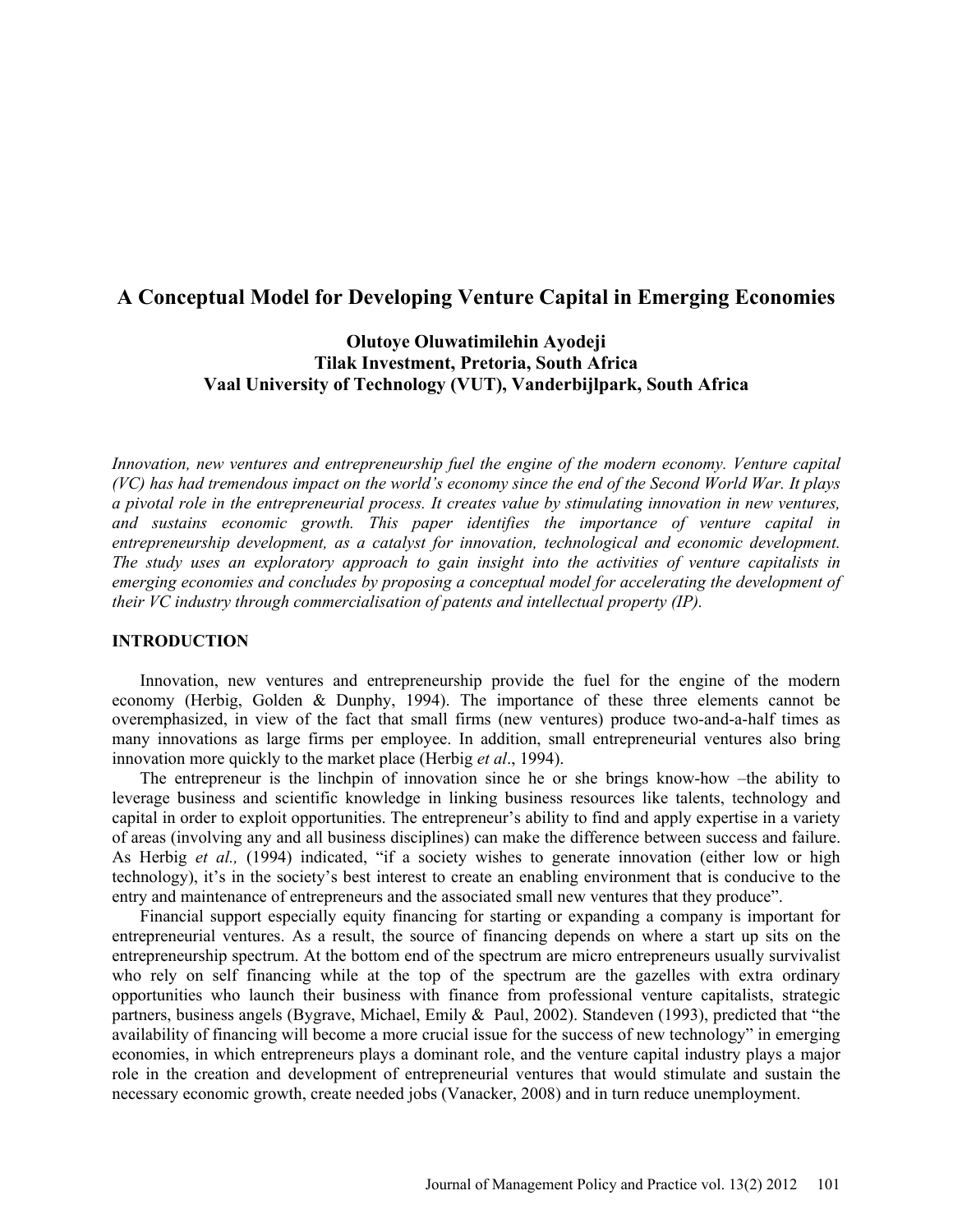According to Bygrave and Timmons (1992), Venture capital has had tremendous impact on the world's economy since the end of the Second World War, particularly in the United States and in Europe. It also plays a catalyst role in the entrepreneurial process in terms of value creation, and which according to Bygrave and Timmons (1992) stimulate and sustains economic growth. It facilitates job creation and financing of innovative products and services, thus encouraging competition.

This paper explores the role that classic or traditional venture capital plays in entrepreneurship development via the funding of innovation and commercialization of ideas and IP. It also highlight the importance of VC as a catalyst for technological, as well as economic development, and sustainable growth in emerging economies in Central and Eastern Europe, Latin America, Asia and Africa. A very important contribution of this paper is that, it proposes a conceptual model for accelerating the development of the VC industry in emerging economies. The proposed model is currently being developed from the perspective of commercialisation of patents, IP and innovative ideas. It focuses on patent and IP generated in universities and research hubs with South African as a reference point. Although, it can be adapted in other emerging economies, with recommendation of policy changes that can make venture Capital a more viable option and alternative for financing entrepreneurial initiatives, innovation patents and IP as against traditional debt financing options from banks and or public funding.

# **THEORETICAL FRAMEWORK AND LITERATURE REVIEW**

The world of business is continually transformed by science and technology, creating new forms of products, new forms of trading and new forms of business (Heap, 2008). He indicated that all "innovation nations" have a thriving small business culture, large businesses which grow from small by obviously having the right product for the right market but also by having access to VC, support, infrastructural services and so on. Furthermore, a thriving economy needs innovation and enterprise at all levels throughout all sectors which cannot be government-led, but encouraged and facilitated by government (Heap, 2008).

### **Commercialisation of Innovation and University Intellectual Property**

According to the science as a solution report (in Wellings, 2008), in the past 60 years considerable evidence exists to support the fact that research in universities, add significant value to economy and community which underpins government and business investment in public research. In recent years, more emphasis is on market focused research as government, research councils and business community have sought to make the application of ideas a significant component of the mission of universities (Wellings, 2008). This has resulted in an increasingly sophisticated focus on the relationship between university research outputs and the creation of new products and services.

Also, many studies have presented data on the number of people involved in commercialisation, the levels of IP activity, licensing activity, start-up company activity, the volume of research contracts and consultancy, and skills development and transfer activity. Data show very rapid change in research commercialisation activity in universities in developed countries (Wellings, 2008) indicating that government and funding organizations, policies encouraging greater levels of commercialisation is taking effect (Wellings, 2008). Between 2000 and 2004, external investments funds were used in the formation of about one-third of spinout companies in the UK for instance.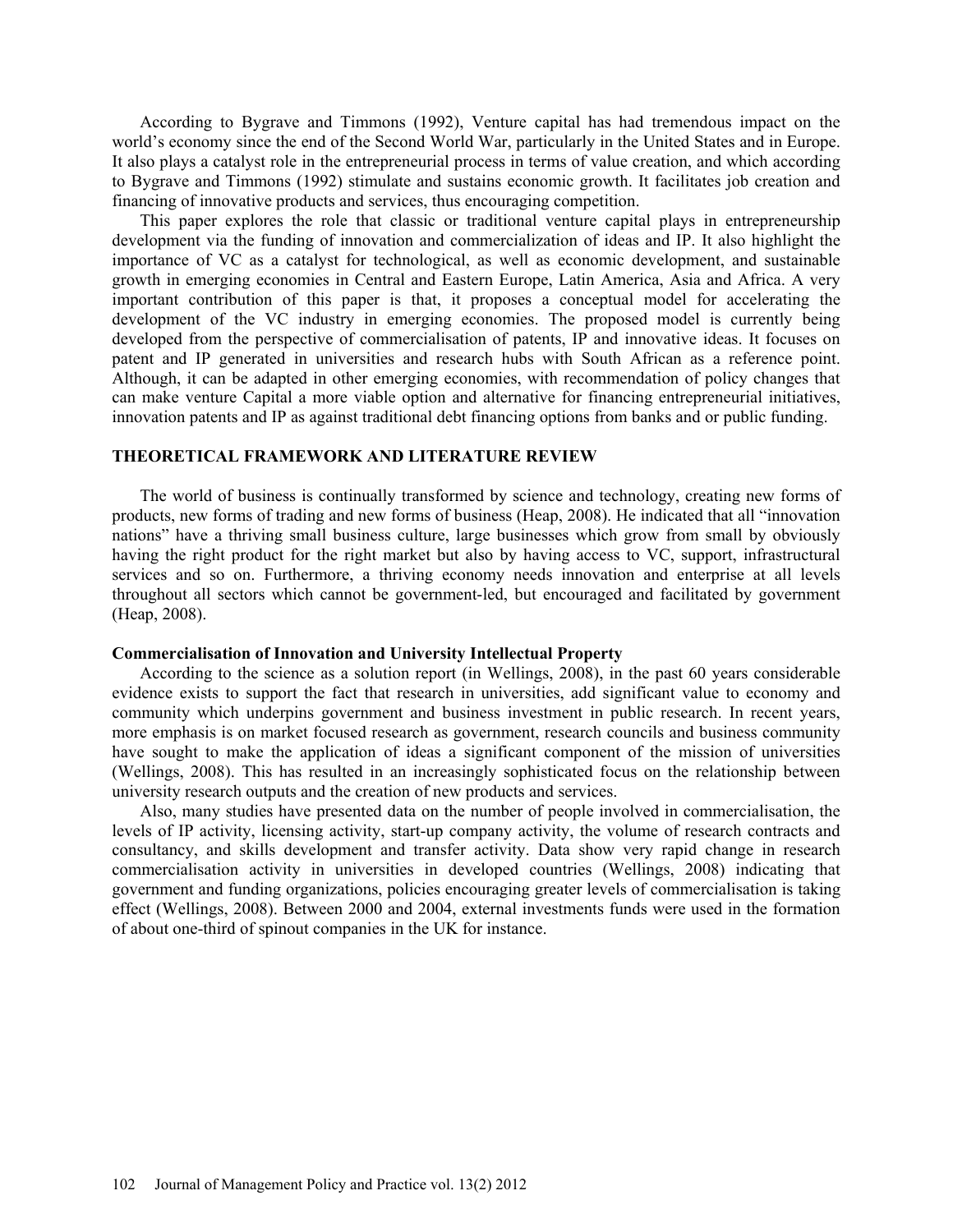**FIGURE 1 STAGES IN COMMERCIALISING TECHNOLOGY**



towards commercialisation

Source of figure: Adapted from Jolly, and Dodgson (in Wellings, 2008).

Universities play a major role in the national innovation system through the production of skilled graduates and new knowledge and research applications. The outputs from most universities in terms of commercialization projects have global applications in addition to other areas of knowledge transfer have which have local applications since many universities have excellent links with several regional SMEs through consultancy and graduate placement initiatives (Wellings, 2008). According to him, there exist a complex relationship between regional innovation performance and the use of IP from universities.

Recent research on the supply of entrepreneurial finance for business growth has focused on the venture capital industry (de Bruin & Flint-Hartle, 2005; Zacharakis & Shepherd, 2001). According to Hudson (1995) the definition of venture capital has changed over the years and even varies from firm to firm, and country to country, but it is generally understood to be capital provided to new ventures.

# **Defining Venture Capital and the Venture Capitalist**

According to Helen Soussou (in Timmons, Spinelli & Zacharakis, 2004; Timmons & Spinelli 2003) "the venture capital industry supplies capital and other resources to entrepreneurs in business with high growth potential in hopes of achieving a high rate of return on invested funds."

The KPMG and Southern African Venture Capital and Private equity Association's (SAVCA) Venture Capital and Private Equity Industry performance Report of 2005 indicates that "private equity provides equity capital to enterprises that are generally not quoted on a public stock exchange." It further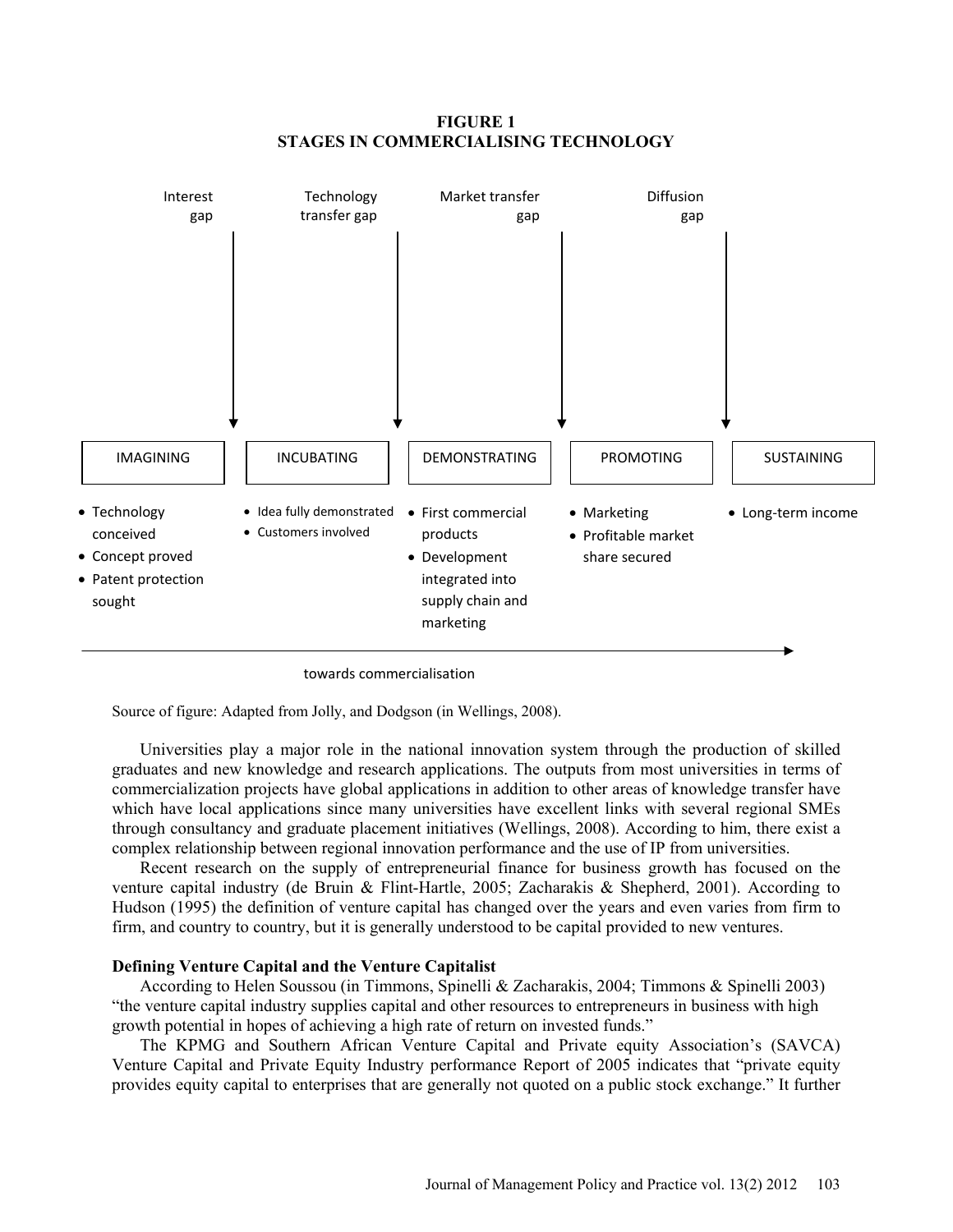classified private equity into three broad categories, namely, venture capital, development capital and buy-out funding. Venture capital includes seed capital, startup capital and early stage capital.

Venture capitalist take equity participation through stocks, warrants, and/or convertible securities and has an active involvement in the monitoring of each portfolio company (PFC) bringing investment, financial planning, and business skills to the firm (Hisrich, Peters  $\&$  Shepherd, 2004).

The 1990 European Venture Capital Association (EVCA) year book (in Bygrave & Timmons 1992) defines venture capitalists as organizational units or persons who can prove substantial activity in the management of equity or quasi-equity financing for the start up and /or development of small and medium-sized unquoted enterprises that have significant growth potential in terms of products, technology, business concepts and services; whose main objective is long-term capital gains to remunerate risks and who can provide active management support to investees.

Since venture capital resources are not easy to secure by entrepreneurial ideas, and most often, exciting innovations and ideas are lost to overseas bidders from advanced industrialized nations like the US, UK, Germany, Canada, Australia, to mention a few. This can restrict business growth in emerging economies and prevent them from becoming a world "super power" in business, science and technology.

In response to the above challenge facing innovative entrepreneurial ventures in emerging economies, seed venture capital could be provided in order to keep ideas in the country and promote a platform for fresh and new entrepreneurial ideas.

# **Patents, Intellectual Property Rights (IPRs) and Venture Capital Financing**

Previous study by Haussler, Harhoff, and Muller (2008) examined the role of patent for VC financing, Baum and Silverman (2004); Mann and Sager (2007); Hsu and Zeidonis (2007) also showed a positive impact of patent stock of high-technology companies on the amount of VC financing, on valuation, and on the likelihood of attracting VC investor.

Haussler *et al*. (2008) concluded that, there is, consistent and cogent effects of companies patenting activities on the timing of VC financing. The authors found out that, ventures with higher patent qualities received VC faster and that patents are also important for the general VC investment decision. Furthermore patent provide incentives for innovation while an import effect in facilitating entry. It also conveys important information about a PFC that deserves considerable attention in the due diligence process by venture capitalists.

## **Innovation Funding in Emerging Economies: The South African Experience**

In most, if not all emerging economies a funding gap usually exists in respect of developing technological innovations, from 'proof-of-concept' state to actual product or service stage that will attract industrial co-development, or venture capital resources or investment. This may result in IP either not receiving its full potential or being lost overseas which has consequences on employment (loss) in such countries. In response to this gap, South Africa, a classic example of an emerging economy, set up The Innovation Fund (IF), an initiative of the Department of Science and Technology (DST), in 1999. Managed by the National Research Foundation (NRF), it provides 'proof-of-concept' funding primarily via its Technology Advancement Programme (TAP), which provides Seed fund to support technology base projects and start-up opportunities that meet prescribed quality criteria.

The IF has existed to promote the economic competitiveness of South Africa. This is undertaken by investing in technological innovations and providing support to South Africans seeking intellectual property protection with the aim of establishing new enterprises and the expansion of existing industrial sectors to the benefit of all South Africans.

Specialist business units manage the main funding investments of the Innovation Fund. These units service the needs of the inventors, innovators and business start-ups. They include the Research and Development unit; Commercialisation office; and the Intellectual Property Management office (IP support).

Also, the Innovation Fund's Seed Fund is often used to reduce the barriers experienced by other early stage funds to invest, especially in high risk early stage opportunities that have to do with innovation,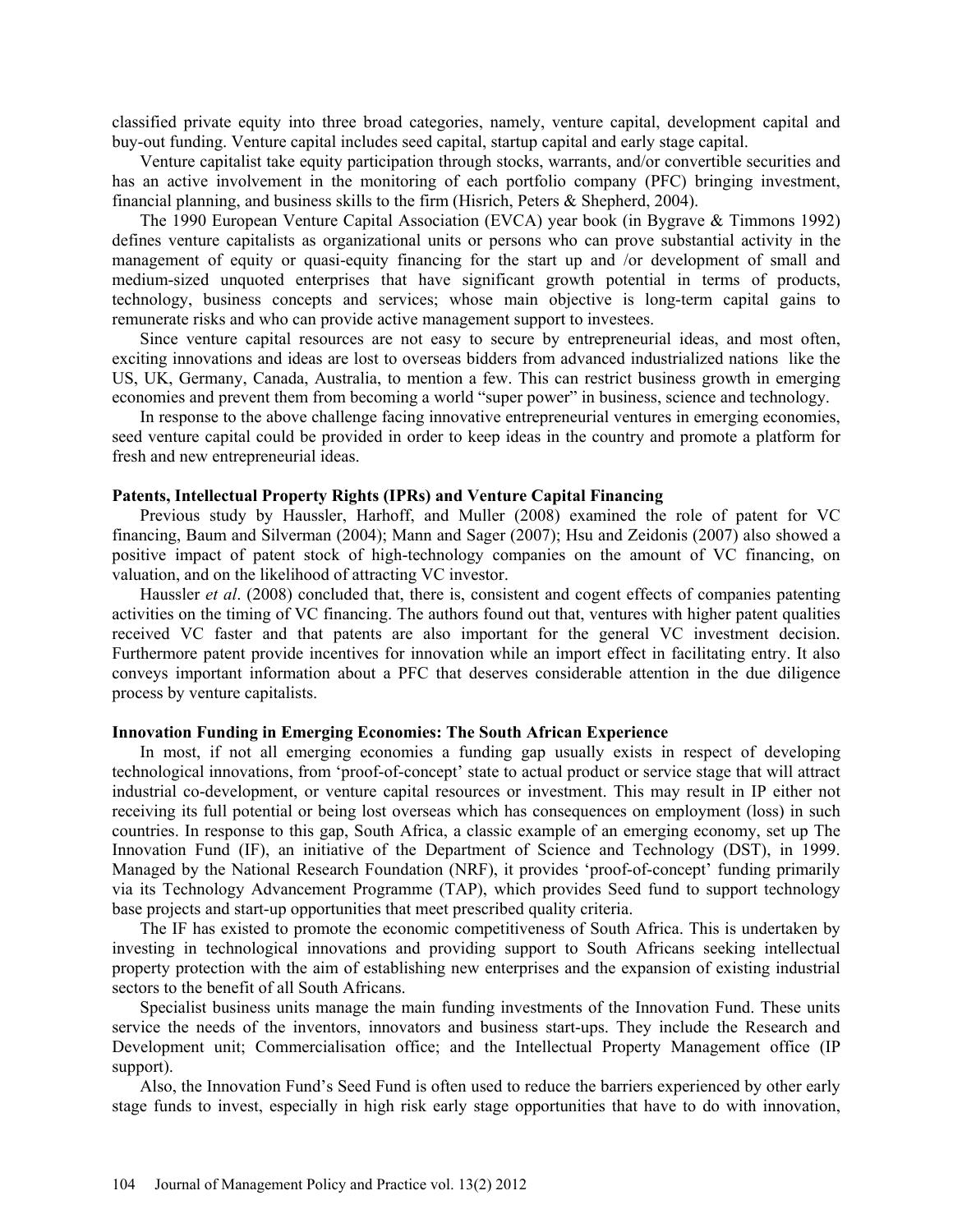technology, patents and IP projects with commercialisation potentials. Thus, co-investment or syndication through VC is strongly preferred. This should however, not compete with government initiative, but rather, act in a synergistic way to facilitate early stage commercial take-off of projects.

## **Some Previous Venture Capital Models**

Previous literature on VC is quite diverse and numerous but very few of them have proposed specific models for developing the VC industry. Majority of the existing models have focused on the VC investments process in relation to PFCs (Tyebjee & Bruno 1985; Bygrave & Timmons 1985; Fried & Hisrich 1994; Pandey 1998, Klonowski 2007). These models addressed VC relationship with PFC on a micro (firm) level. Only one, Pandey (1998) sought to address the VC industry on a macro level.

Tyebjee and Bruno (1985) proposed a five-stage model of VC investing, encompassing deal origination; screening; evaluation; deal structuring; and post investment activities. The model explains the complete investing process with highlights of major venture capital activities at every stage. Fried and Hirsch (1994) extended specific activities of the earlier model by Tyebjee and Bruno (1985) by providing more detailed description of the screening and evaluation stages.

Two relevant VC models, with particular emphasis on emerging markets were proposed by Pandey (1998) and Klonowski (2007). While Pandey proposed a four-step (non-diagrammatic) model for the process of developing venture capital in India namely, impetus; internal context; external context; and sustainability, Klonowski's model defined the venture capital process in emerging economies in terms of three basic channels of activity: document channel, information channel, and decision channel.

Present in table 1 below, is a list of some previous venture capital models.

| <b>Author</b>                           | <b>Model</b>                                                                                               | Year |
|-----------------------------------------|------------------------------------------------------------------------------------------------------------|------|
| Tyebjee, T. T. & Bruno, A.<br>V.        | A model of venture capitalist investment<br>activity.                                                      | 1984 |
| W.<br>D.<br>Bygrave,<br>&<br>Timmons J. | An empirical model for the flow of venture<br>capital.                                                     | 1985 |
| Fried, V. H. & Hisrich,                 | Towards<br>a model of Venture<br>capital<br>investment decision making.                                    | 1994 |
| Pandey, I. M.                           | A venture capital development model                                                                        | 1998 |
| Klonowski, D.                           | The venture capital investment process in<br>emerging markets: evidence from Central and<br>Eastern Europe | 2007 |

**TABLE 1 VENTURE CAPITAL MODELS**

Source of Data: Compiled From Various Journal Articles

### **Models for Emerging Economies versus Developed Economies**

According to Klonowski (2007) emerging economies particularly Central and Eastern Europe region (CEE) are more dynamic than Western countries as business plans, which form the basis of the venture capitalists' initial assessment of the investments are often re-written, as new opportunities appear. Thus accepting other models would effectively omit an important part of the decision-making process within emerging markets. Also, Hudson (1995) agreed that venture capital industry vary around the world with each industry at different stage of their life cycle, as such, a generic model for emerging markets that may be adapted to different countries may be relevant than those models developed for the developed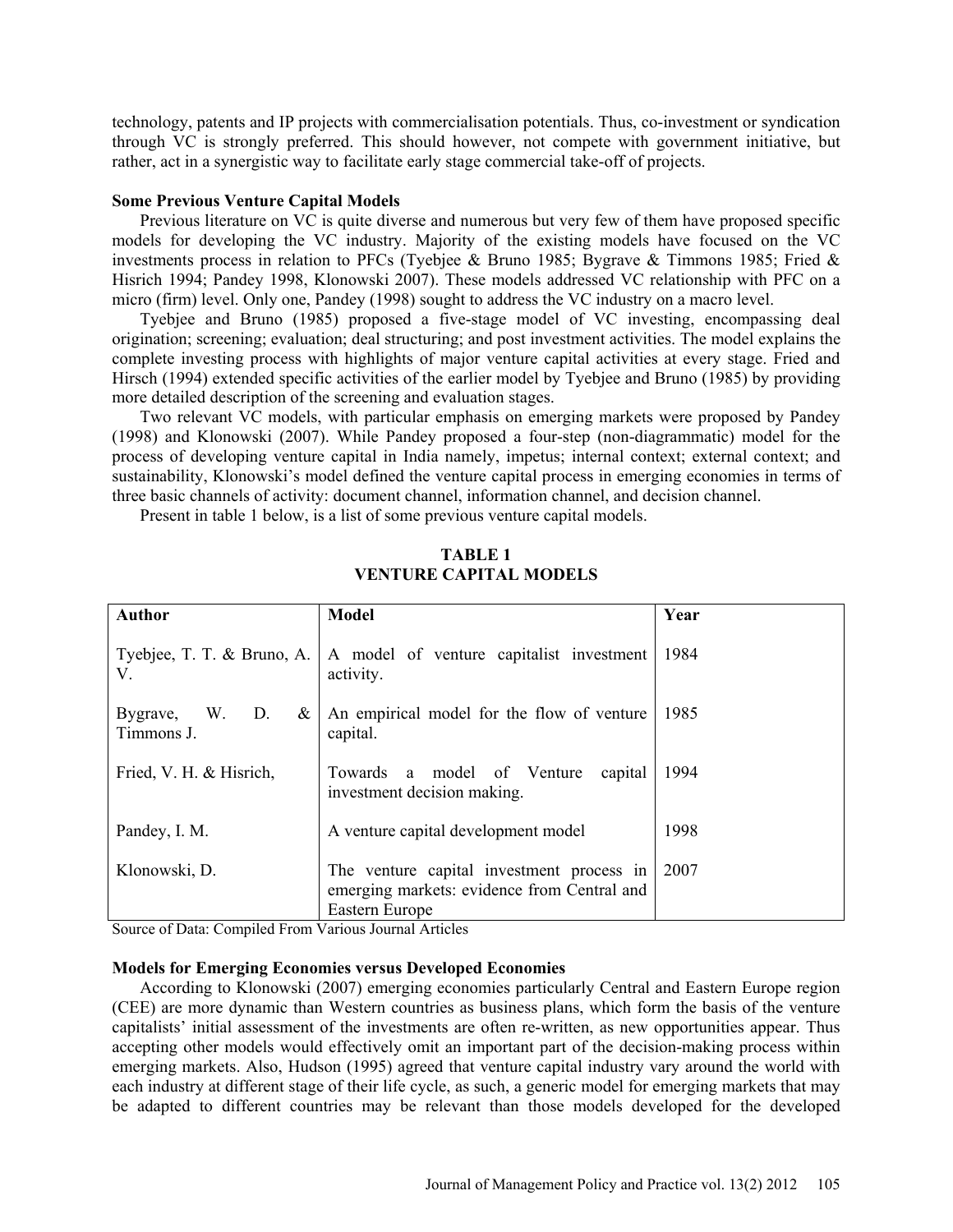countries. For instance, studies by Klonowski (2007), and, Karsai, Wright, Dudzinski and Morovic (1998) concluded that some differences exist in the way local venture capitalists evaluate deals across the CEE region. Karsai *et al*. (1998) suggested that Venture Capitalists in Hungary and Slovakia focus more on evaluation of market opportunities while entrepreneurial skills and a strong track record are the key focus areas for Venture Capitalists in Poland.

# **METHODOLOGY**

The research design is exploratory and involves an extensive literature review of past articles on venture capital published in international journals, like the Journal of Business Venturing, Journal of Emerging Markets, past conference papers, textbooks. Data was collected using secondary sources of data collection.

### **DISCUSSION**

The discussion in this paper proposes a conceptual model (which is currently in its empirical testing phase) for VC development in emerging economies and it follows from the theoretical framework discussed above. A diagram of the proposed model is depicted in figure 2 (Appendix A) below.

# **A Model for Venture Capital Development in Emerging Economies.**

This model for venture capital development in emerging economies suggests the various components and variables that should interact in any emerging economy, and must therefore evaluate the influence of the various variables in the context of the environment in which it operates with possible adaptations from one country to the other. This model has its theoretical framework derived from various definitions of venture capital and the activities of venture capitalists, and the commercialisation of patents and IP generated from universities and research centre. Important elements that play major roles in the development of venture capital in an emerging economy are depicted in figure 2 (Appendix A) and discussed below.

#### *Components of the Model*

The components in the model are: Venture capital firms, Portfolio companies, Banks, insurance and other financial institutions and funds suppliers, Universities and research centres, and, Government and its support agencies.

#### *Variables in the Model*

Among the variables are: research funds, shares, deposits and investment, taxes, operating guidelines, research, education, training and development.

## *Venture Capital Firms (VCFs)*

Venture capital firms are at the heart of the VC development model and directly interact with other components in the model. They source funds from banks, pension funds, individuals, insurance and other financial institutions, including capital and stock market (Timmons, Spinelli & Zacharakis, 2004). They provide needed funds and value-added services such as management skills development and monitoring to portfolio companies. They in turn, take shares or other forms of equity participation in the portfolio companies and deposit monies and have other forms of investments in banks, and financial institutions. On the other hand, the VC firms provide research funding to universities and research centre for VC research (into their activities) while the universities and research centre undertake and publish research findings into VC activities in addition to providing education, training and development for them. Finally, VCFs pay taxes and other forms of levy to government and its agencies, as well as meeting other statutory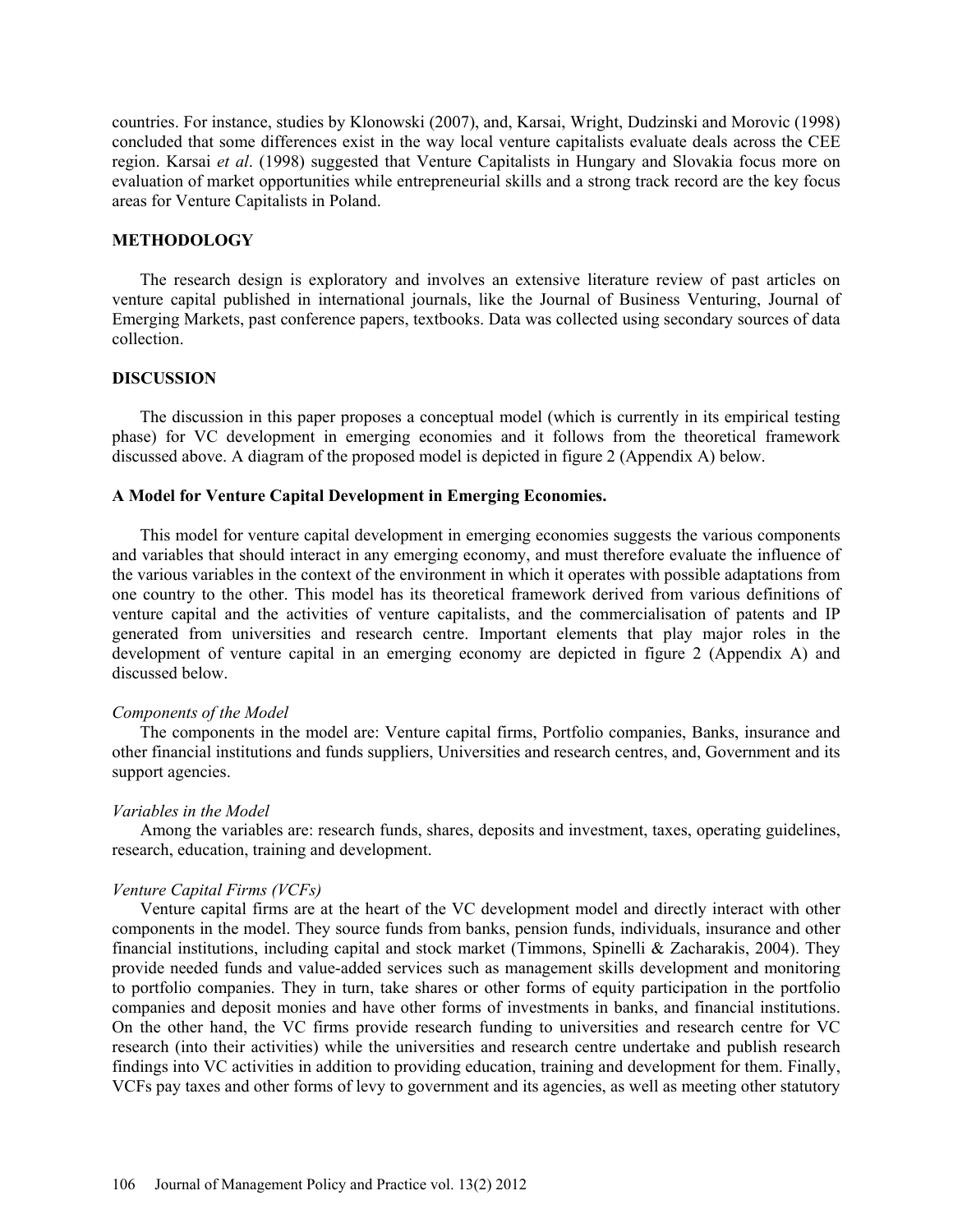obligations while policies that guide the operating environment and other support framework is provided by the government and its agencies to the VC firms.

## *Portfolio Companies (PFCs)*

Portfolio companies or investee companies are very critical elements in this model. They provide investment platforms for the VC firms who in addition to supplying funds to the Portfolio firms as mentioned earlier, also provide management and marketing skills and development as well as monitoring the portfolio companies. The portfolio companies in return, provide share ownership opportunities and other equity participation to the VC firms. The PFCs seldom interact with universities of technology, and other research centre and institutions of higher learning in order to commercialise inventions, ideas and innovative products developed in such institutions. Also, they should fund research in such institutions. Institutions of higher learning should provide platforms for research into various activities such as product, marketing, in addition to education, training and development for human resource capacity building in various fields of study to support PFCs. In addition, there should be an interaction between the PFCs, and the government and its agencies to provide them with support framework, policies and guidelines for operating within the micro and macro environment in return for tax payments and other statutory obligations rendered by the PFCs to the government. It is pertinent to note that the PFCs also interact directly with banks in order to source short and medium term debt funding to complement the VCFs financial support and engage in other banking transactions as well as with insurance and other financial institutions for needed financial services.

#### *Banks and Other Financial Institutions and Funds Suppliers*

Banks and other financial institutions and funds suppliers are also, very critical and important components of this model since VCFs often act as financial intermediaries who source funds from them (banks) in order to invest in PFCs. They most often, provide the funds to the VCFs which are in turn invested in the PFCs in addition to other banking and financial services. Examples are commercial banks, merchant banks, capital and securities market. The VCFs in turn have deposits and other forms of shortterm investments in the banks and financial institutions. The banks also, should interact with the government on one hand by paying taxes and other levies and complying with other statutory regulations of the government while the government, provide support framework, policies and guidelines for operating within the micro and macro environment. On the other hand, the banks and other financial institution and funds suppliers interact with the universities and research centre to provide funds for research into their activities and the universities provide research outputs for them in addition to providing education, training and development for human resources capacity building.

#### *Universities of Technology, Research Centre and Institutions of Higher Learning*

Universities of technology, research centres and institutions of higher learning provide the needed research, education, training and development and strengthen capacity building in the VCFs, PFCs, Banks, and in Government institutions. But most importantly for this model, there should be collaborative effort between them (universities where ideas, patents and IP are generated) and PFCs who should commercialise the innovative ideas and products/services developed in various universities across the country and elsewhere in the world since the PFCs are better positioned to take such inventions and innovations to the market place. In addition, the PFCs can support the research and training  $\&$ development efforts of the universities by providing research funding to generate novel ideas, since universities are also better placed to undertake research and publish their findings which the PFCs can take to the market place through such, joint collaborative efforts. It is important to note that there is a direct and indirect relationship existing between the government and universities in terms of funding from the government who formulate policies and establish institutional framework within which the universities and research centres, also operate.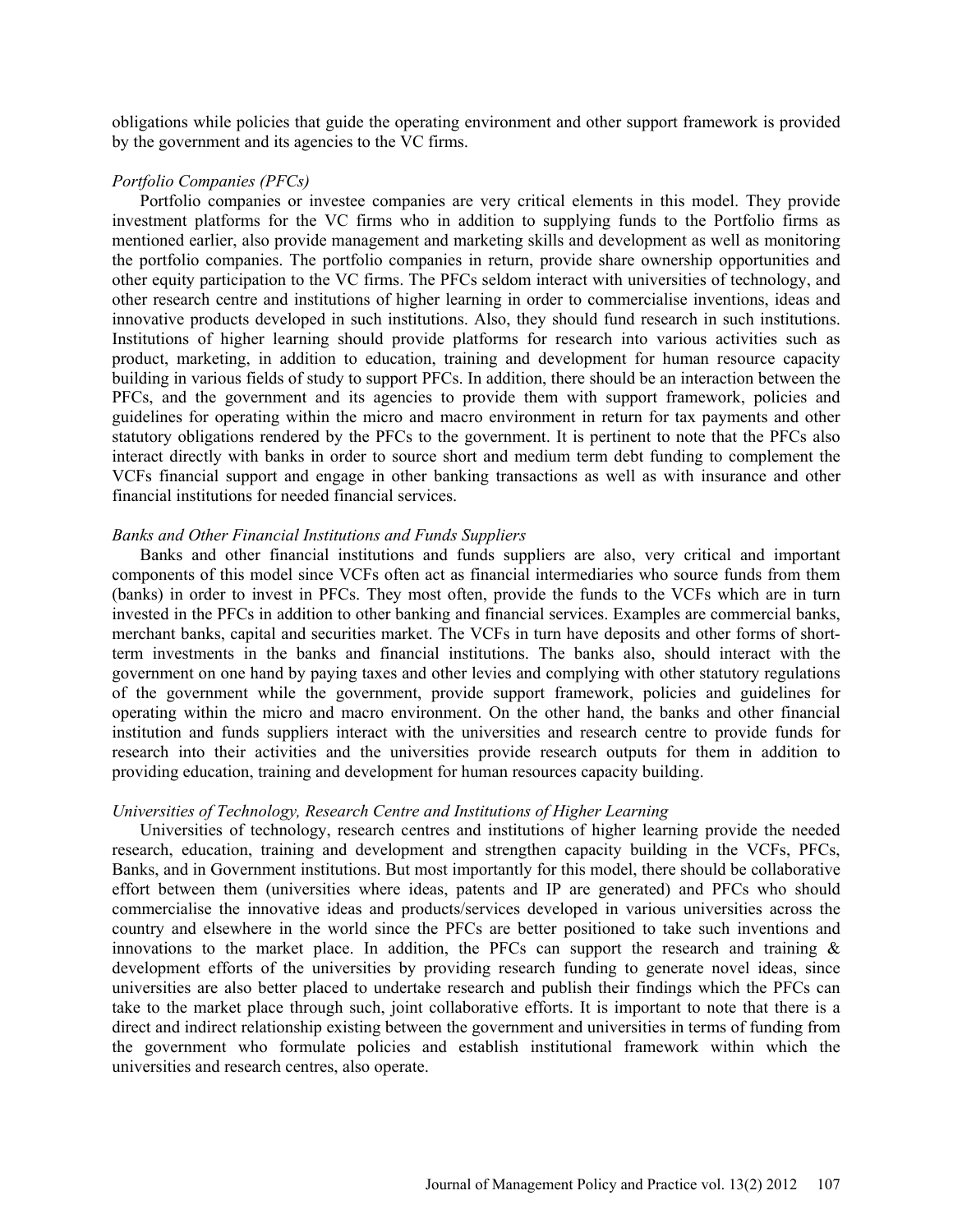### *Government and Its Support Agencies*

Government and its support agencies such as department of education, department of trade and industry, department of finance, central bank, development banks, etc. provide support framework and other institutional support mechanisms for all the various components in the model and formulate regulatory policies that should guide the operations of these components and set micro and macro economic variables within the boundaries of the economy.

#### *Communication*

In concluding this model, it is of paramount importance to note that communication is an essential and an integral part of the model as it constantly takes place within the model and facilitates interaction between the various components and variables.

# **CONCLUSIONS AND IMPLICATIONS**

The challenges confronting emerging economies as they move from state-controlled to capitalist economies are obvious and quite numerous. The impact of entrepreneurial initiatives and ventures as the engine for economic growth in any country cannot be over-emphasized. Venture capitalists act not only as financiers, but also as business partners by lending management and marketing skills to portfolio companies. Likewise, the positive impact of venture capital as an alternative financing option for starting and expanding these ventures has been critical and received considerable attention in recent years. The potential and actual impact of a healthy, well developed venture capital sub-sector of the financial services industry, as an alternative source of fund, in emerging economies cannot be overemphasized.

This paper has examined the importance of venture capital in financing innovation, patents, IP and entrepreneurial initiatives and economic development in emerging economies which include countries in Central and Eastern Europe region (CEE), Asia, Latin America and Africa. It has also proposed a model for developing venture capital in such economies despite the obstacles or challenges faced by them. The contribution is important for at least three reasons.

First, it focuses on developing the entire VC industry within a country, by taking a holistic view of all the key actors or players within and outside the industry and bringing them together for sustainable development of the industry. This is contrary to other previous models which have focused on specific aspects of the Venture Capital process or industry.

Second, and most importantly, the model and this paper highlights the connection (the missing link) between universities and research centers where ideas, innovation, patents and IP are generated and Venture Capitalists who finance such innovation, patents and IP projects. The missing link (Portfolio companies) could be more effective and efficient in facilitating the commercialisation of such technological innovation and IP through licensing, or joint venture.

Third, it could serve as a springboard or the point of departure for subsequent and further venture capital research into the commercialisation rate of university patents and IP projects through licensing or spinouts. Since technology transfer and innovation are very important tools for technological development which in turn is critical for sustainable economic growth and development. Long-term economic growth can be enhanced by strengthening the link between technology transfer stations, research hubs (universities) and portfolio companies (for commercialisation) and Venture Capitalists who finance such PFCs.

Finally, Adongo (2006) indicated that seed capital should be channeled by venture capital firms to PFCs in order to convert academic ideas into commercial ventures.

# **REFERENCES**

Adongo, J. (2006). Venture Capital Firms in Africa and Their Investees. *Namibian Economic Policy Research Unit*, *NEPRU, Policy Brief 16*.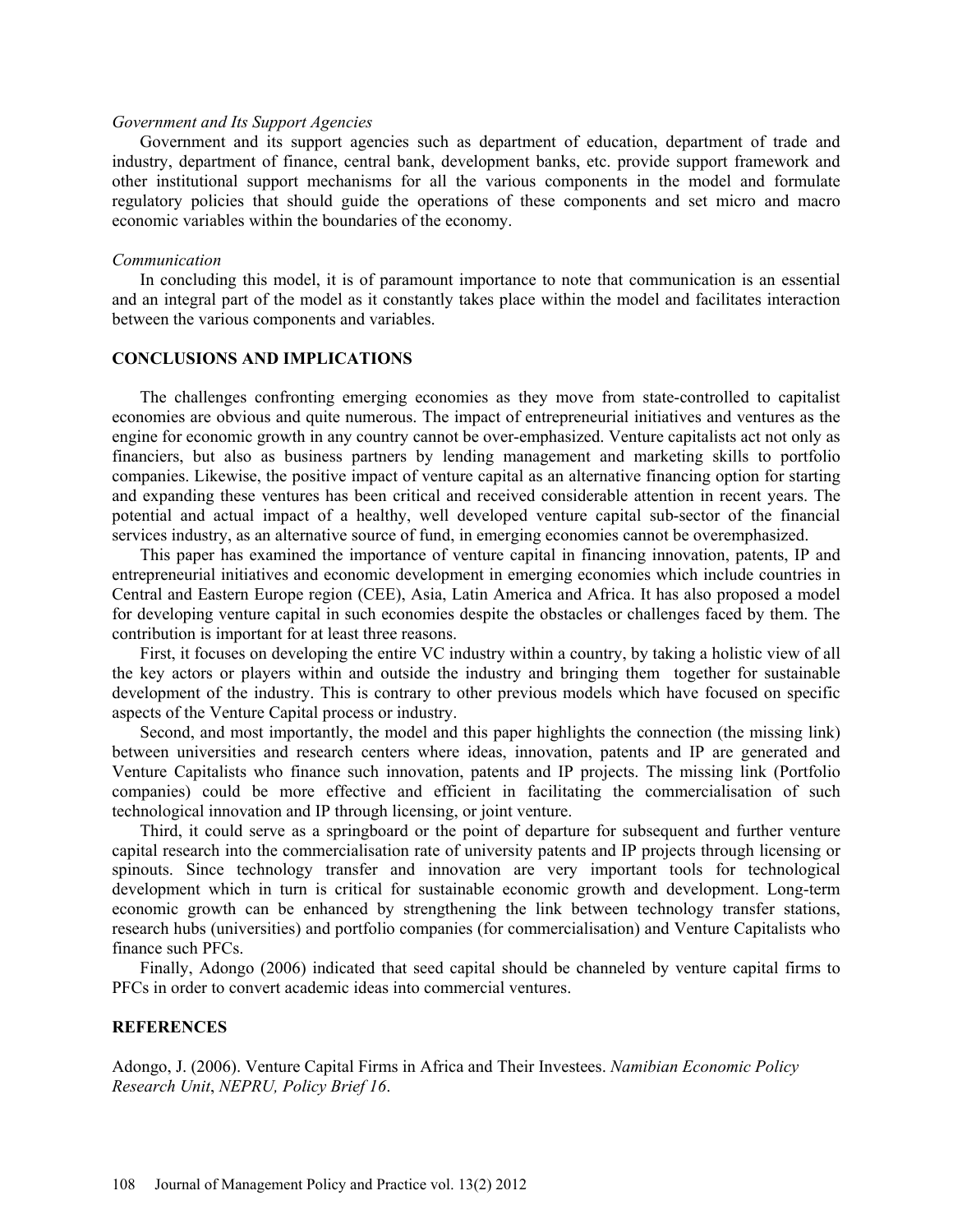Baum, J. A. & Silverman, B. S. (2004). Picking Winners or Building Them? Alliance, Intellectual, and Human Capital As Selection Criteria in Venture Financing and Performance of Biotechnology Startups. *Journal of Business Venturing*, 19, 411-436.

Bygrave, W. D.,Michael, H., Emily, N. G. & Paul, R. (2002). A Study of Informal Investing in 29 Nations Comprising The Global Entrepreneurship Monitor. *Babson College Frontiers for Entrepreneurship Research Conference Proceedings*, Babson College, MA., USA.

Bygrave, W. D. & Timmons, J. A. (1985). An Empirical Model for The Flows of Venture Capital. *Babson College Entrepreneurship Conference Proceedings,* Babson College, MA., USA.

Bygrave, W. D. & Timmons, J. A. (1992). Venture Capital at The Crossroads. Harvard Business School Press, Boston.

de Bruin, A. & Flint-Hartle, S. (2005). Entrepreneurial Women and Private Capital: The New Zealand Perspective. *International Journal of Entrepreneurial Behaviour & Research*, 11, (2), 108-128.

Fried, V. & Hisrich, R. (1994). "Towards A Model of Venture Capital Investment Decision-making". *Financial Management*, 23, 28-37.

Haussler, C., Harhoff, D. & Muller, E. (2008). The Role of Patents for VC Financing. *Babson College Frontiers for Entrepreneurship Research Conference Proceedings*, Babson College, MA., USA.

Heap, J. (2008). Innovation and Enterprise: The Foundations of Developing Productivity. *International Journal of Productivity and Performance Management*. 57, (6), 435- 439.

Herbig, P., Golden, J. E. & Dunphy, S. (1994). The Relationship of Structure To Entrepreneurial and Innovative Success. *Marketing Intelligence & Planning*, 12, (9), 34- 48.

Hisrich, R. D., Peters, M. P. & Shepherd, D. (2004). Entrepreneurship  $6<sup>th</sup>$  ed. Irwin /McGraw-Hill Boston.

Hsu, D. & Zeidonis, R. H. (2007). Patents as Quality Signals for Entrepreneurial Ventures. Mimeo.

http://www.innovationfund.ac.za/whoweare (accessed on 01 April 2010)

http://www.innovationfund.ac.za/seedfunds/seedfunds (assessed on 01 April 2010)

Hudson, T. B. (1995). Venture Capital in the Restaurant Industry. *Cornell Hotel and Restaurant Administration Quarterly*, June, 50-61.

Karsai, J., Wright, M., Dudzinski, Z. & Morovic, J. (1998). "Screening and Valuing Venture Capital Investments: Evidence From Hungary, Poland and Slovakia". *Entrepreneurship & Regional Development*, 10, 203-24.

Klonowski, D. (2007). The Venture Capital Investment Process In Emerging Markets: Evidence From Central and Eastern Europe. *International Journal of Emerging Markets,* 2, (4), 361-382.

Mann, R. J. & Sager, T. W. (2007). Patents, Venture Capital, and Software Start-ups. *Research Policy*, 36, 193-208.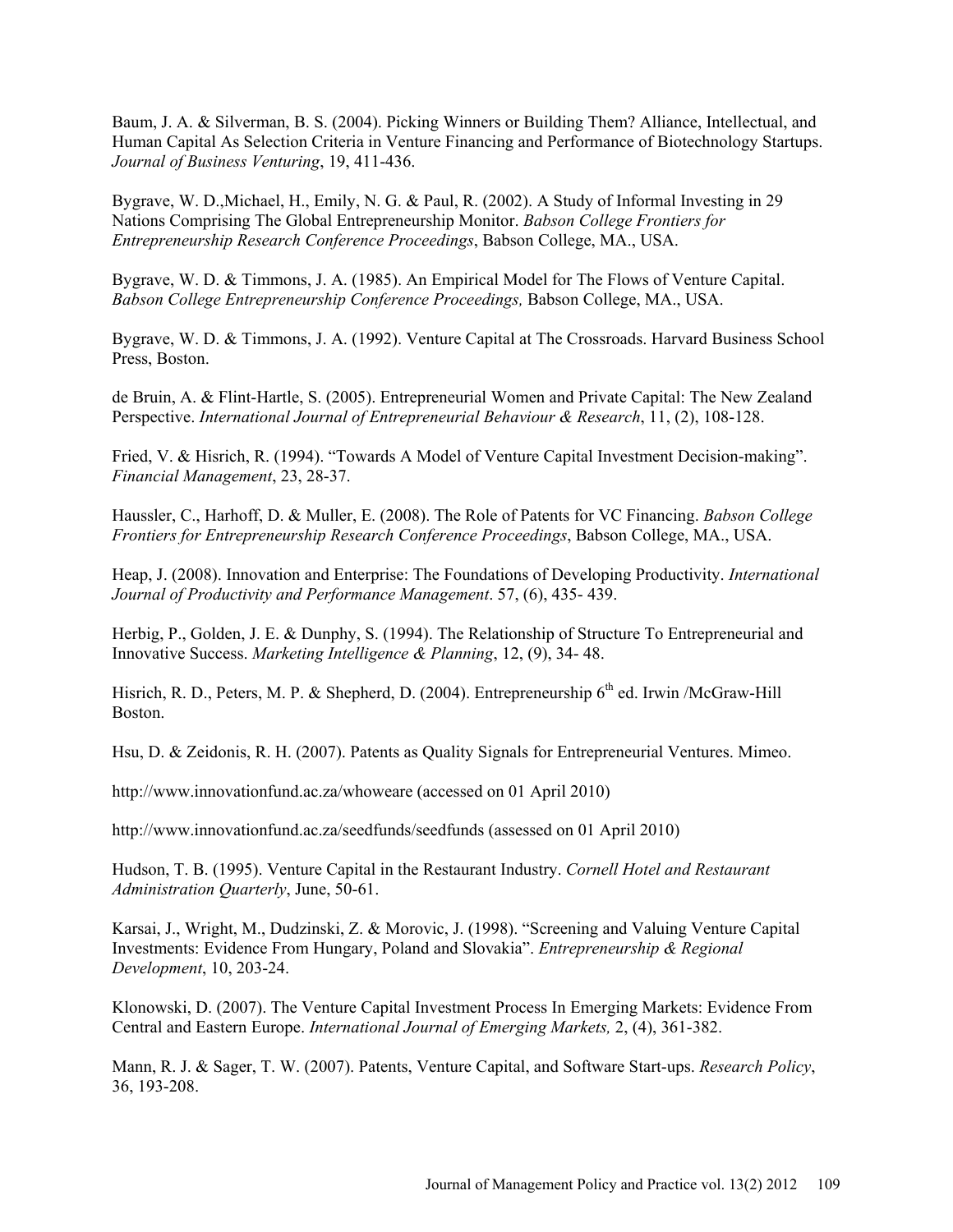Pandey, I. M. (1998). The Process of Developing Venture Capital in India. *Technovation,* 18, (4), 253- 261.

Standeven, P. (1993). Financing The Early Stage Technology Firm in The 1990s: An International Perspective. *Discussion Paper Prepared For The Six Countries Programme Conference on Financing The Early Stage Technology Company in the 1990s: An International Perspective, Montreal*.

Timmons, J. A. & Spinelli, S. (2003). New Venture Creation: Entrepreneurship for the 21<sup>st</sup> Century. Irwin/McGraw-Hill, Burr Ridge.

Timmons, J. A., Spinelli, S. & Zacharakis, A. (2004). How To Raise Capital: Techniques and Strategies for Financing and Valuing Your Small Business. McGraw-Hill, Burr Ridge.

Tyebjee, T. & Bruno, A. (1985). "The Entrepreneurs' Search for Capital". *Journal of Business Venturing*, 1, 61- 64.

Vanacker, T. (2008). Venture Capital Firm Experience and Company Growth. *Babson College Frontiers For Entrepreneurship Research Conference Proceedings*, Babson College, MA., USA.

Wellings, P. (2008). Intellectual Property and Research Benefits. *A Report Prepared for The Rt. Hon. John Denham, MP, Secretary of State for Innovation, Universities and Skills*.

Zacharakis, A. L. & Shepherd, D. A. (2001). "The Nature of Information and Over-confidence on Venture Capitalists' Decision Making". *Journal of Business Venturing,* 16, (4), 311-332.